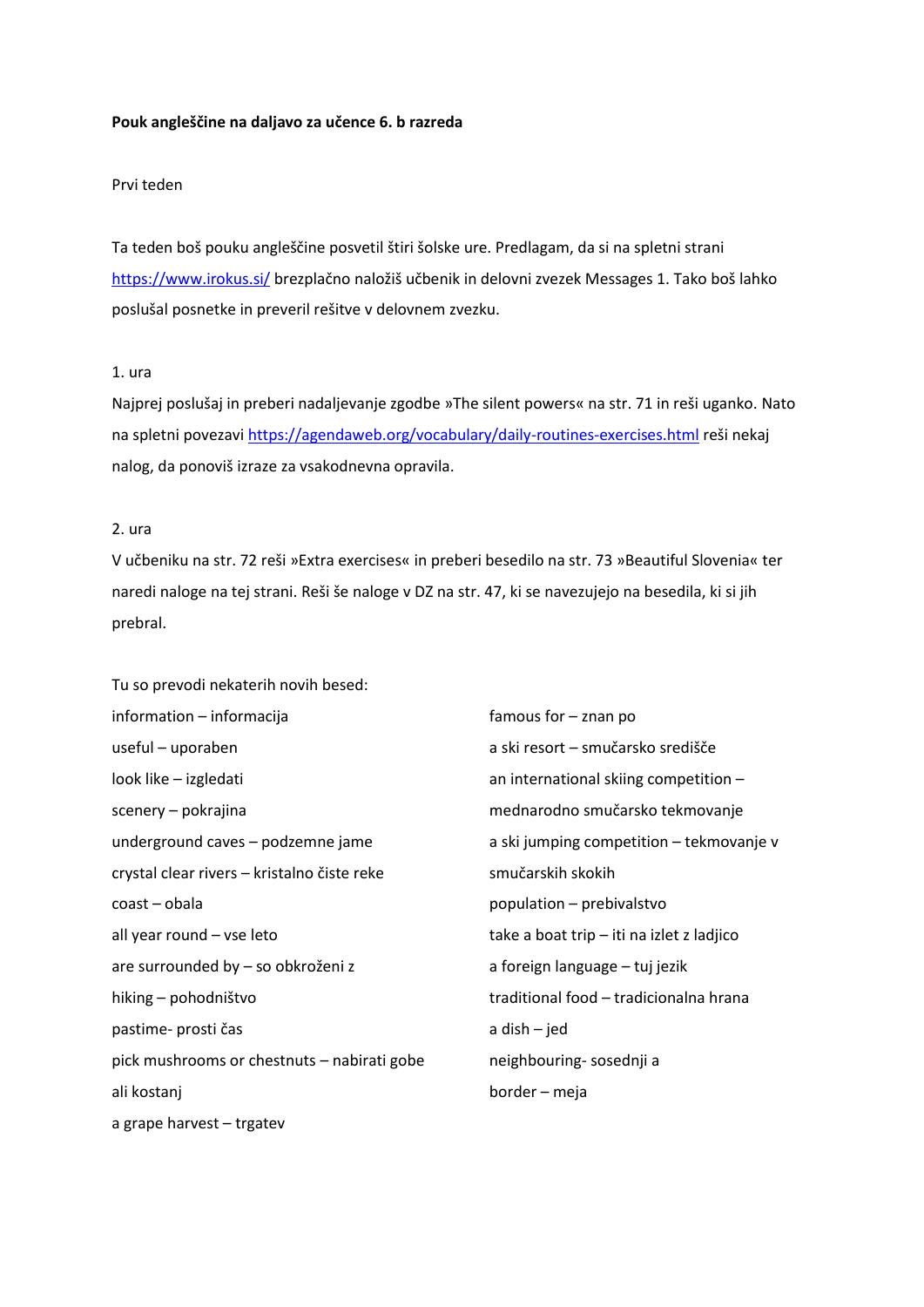## 3. ura

Preberi razlage slovničnih pravil in reši primere v učbeniku na str. 74–76. Rešitve napiši v zvezek. Nato na spletni povezavi [https://agendaweb.org/verbs/present\\_simple-exercises.html](https://agendaweb.org/verbs/present_simple-exercises.html) reši nekaj vaj za utrjevanje rabe časa present simple.

# 4. ura

Ta ura je namenjena utrjevanju. Navodilo za delo je v posebni mapi: MUS 6. razred.

V primeru, da pri reševanju česa ne znaš, vprašaj po e-pošti *[irena.lapanje@guest.arnes.si](mailto:irena.lapanje@guest.arnes.si)* ali preko eAsistenta svojo učiteljico ali svojo izvajalko dodatne strokovne pomoči.

Rešitve nalog iz UČB in DZ so na naslednji strani.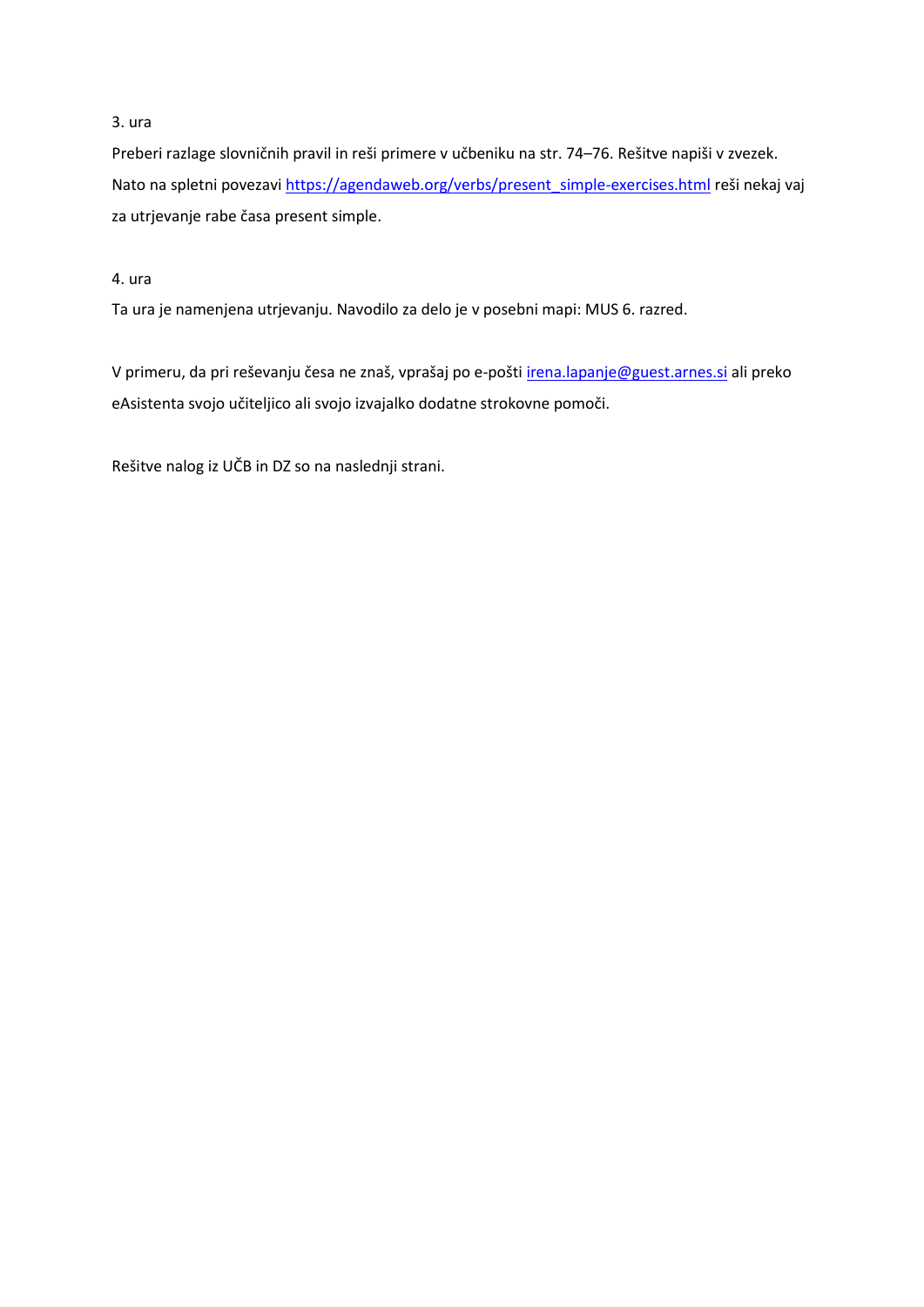# **Rešitve (1. teden)**

UČB, str. 71: test

UČB, str. 72:

- 1. 1 dolphins 2 snakes 3 giraffes 4 tarantulas 5 bears 6 elephants 7 pandas 8 monkeys
- 2. 2 I never listen to the radio in the afternoon. 3 We always have chicken and chips on Saturday. 4 My grandmother sometimes goes to the cinema at the weekend. 5 Ben is often late for school in the morning. 6 My brother never has a shower in the morning. 7 I'm always hungry at eleven o'clock. 8 We don't usually get up early on Sunday. 9 Joe doesn't always see his friends at the weekend.
- 3. 2 What do you usually have for breakfast? 3 What time do you go to school? 4 When do you usually finish school? 5 What do you do in the evening? 6 What time do you usually go to bed?
- 4. 1 c 2 a 3 b 4 c 5 c
- 5. 1 d 2 f 3 b 4 a 5 c 6 e
- 6. 1 Je to mesto prosto? 2 Najlepša hvala. Prosim. 3 Oprostite. Vam lahko zastavim nekaj vprašanj? 4 Za kosilo nekaj prigriznem. To je vse. 5 Si zasvojen/-a s televizijo? 6 Kaj po navadi ješ za kosilo?
- 7. 1 B E A N S, 2 C A B B A G E, 3 L E M O N, 4 C A R R O T, 5 P O T A T O, 6 S T R A W B E R R I E S, 7 M E L O N, 8 P E A R, 9 P E A S

### UČB, str. 73:

1 He's from the UK. 2 He gives him information about the scenery and popular places and activities in Slovenia. 3 [tvoj odgovor]

1 47 km. 2 In the sea, rivers or lakes. 3 To pick mushrooms or chestnuts. 4 Two million. 5 Four. 6 They're very friendly. 7 Speaking foreign languages.

UČB, str. 74–76:

1 Present simple

1.1 1 Mel and Barney live in Exeter. 2 I get up at seven o'clock. 3 Sadie goes to a judo club. 4 We eat a lot of crisps. 5 They watch TV every evening. 6 I clean my teeth every day.

1.2 2 My friend Buzz walks to school. 3 My friend Buzz does his homework before dinner. 4 My friend Buzz watches Glee on TV. 5 My friend Buzz helps with the housework. 6 My friend Buzz plays the guitar.

1.3 1 don't 2 doesn't 3 doesn't 4 doesn't 5 don't 6 don't

1.4 1 Does, does 2 Do, do 3 do 4 Does, doesn't 5 Do, do 6 does

2 Frequency adverbs